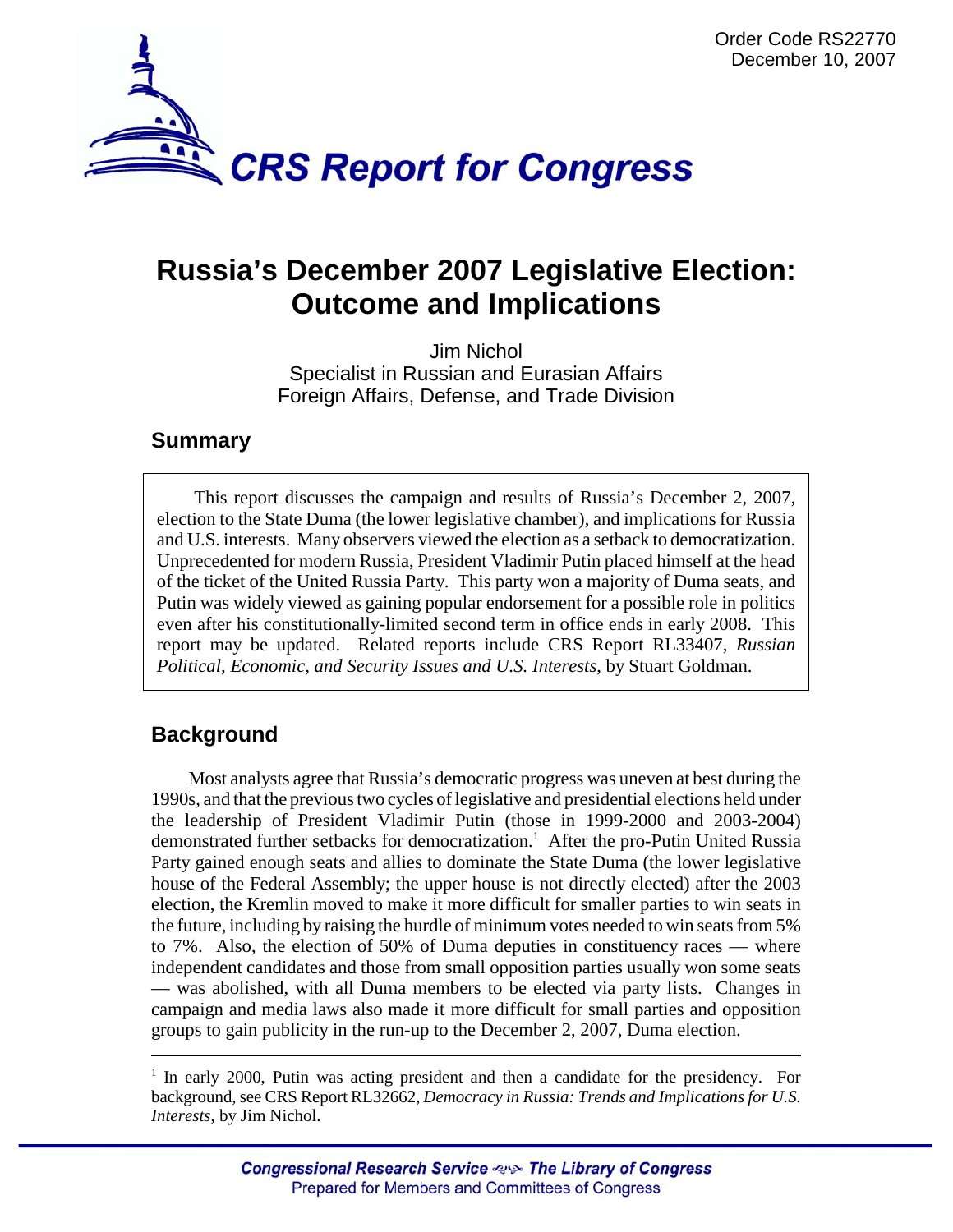#### **The Campaign**

Out of 16 registered political parties, eleven succeeded in submitting the required paperwork by late October and were approved by the Central Electoral Commission (CEC) to run in the December 2007 Duma election. The most prominent of the approved parties were United Russia, A Fair Russia, the Liberal Democratic Party of Russia, the Communist Party, Union of Right Forces, and Yabloko. The latter three parties are opposition parties, and the latter two are liberal democratic parties. A Fair Russia is widely viewed as a creation of the Putin administration and considers itself a centrist party. The ultranationalist Liberal Democratic Party usually supports Putin's initiatives in the Duma. Other Russia, an opposition bloc of movements and unregistered parties cochaired by former international chess champion Garry Kasparov, called on the CEC to permit it to field candidates, but the CEC denied their request, saying it could not rewrite a new law that permits only single registered parties to participate in the election.

Perhaps the most significant event in the run-up to the 2007 Duma election was President Putin's October 1, 2007, announcement at the convention of the United Russia Party that he would "accept" its invitation to head its list of candidates, although he declined to join the party. The parties long have relied on the prestige of prominent persons at the top of their lists, and the voters are often aware that these people will pass on taking their seats in the Duma if the party wins. In his acceptance speech, Putin stated that a suggestion by a previous speaker that he become the prime minister after his second term as president ends "is entirely realistic, but it is too soon to talk about this at the moment because at least two conditions would first need to be met. First, United Russia would have to win the State Duma election on December 2, and second, our voters would have to elect a decent, effective and modern-thinking president."<sup>2</sup>

A short campaign season was permitted by law to begin on November 3 and end on November 30. On November 16, the Office for Democratic Institutions and Human Rights (ODIHR) of the Organization for Security and Cooperation in Europe (OSCE) informed the Russian CEC that it could not send its electoral observers, stating that "despite repeated attempts to attain entry visas into the Russian Federation for ODIHR experts and observers, entry visas have continuously been denied."<sup>3</sup> CEC head Vladimir Churov claimed that the visas had been issued. President Putin stated that "we have information that ... this [ODIHR decision] was made on the recommendation of the U.S. State Department," and asserted that "actions such as these cannot wreck the elections," by making them appear illegitimate (these allegations were denied by the U.S. State Department and White House; see below).<sup>4</sup> Despite the inability of ODIHR to organize an electoral mission, over one hundred observers came from the Parliamentary Assembly of the OSCE, the Parliamentary Assembly of the Council of Europe (PACE), and the Nordic Council.

<sup>2</sup> Open Source Center. *Central Eurasia: Daily Report* (hereafter *CEDR*), October 2, 2007, Doc. No. CEP-950110.

<sup>3</sup> OSCE ODIHR. *Press Release: ODIHR Unable to Observe Russian Duma Elections*, November 16, 2007.

<sup>4</sup> Oleg Shchedrov, *Reuters*, November 26, 2007.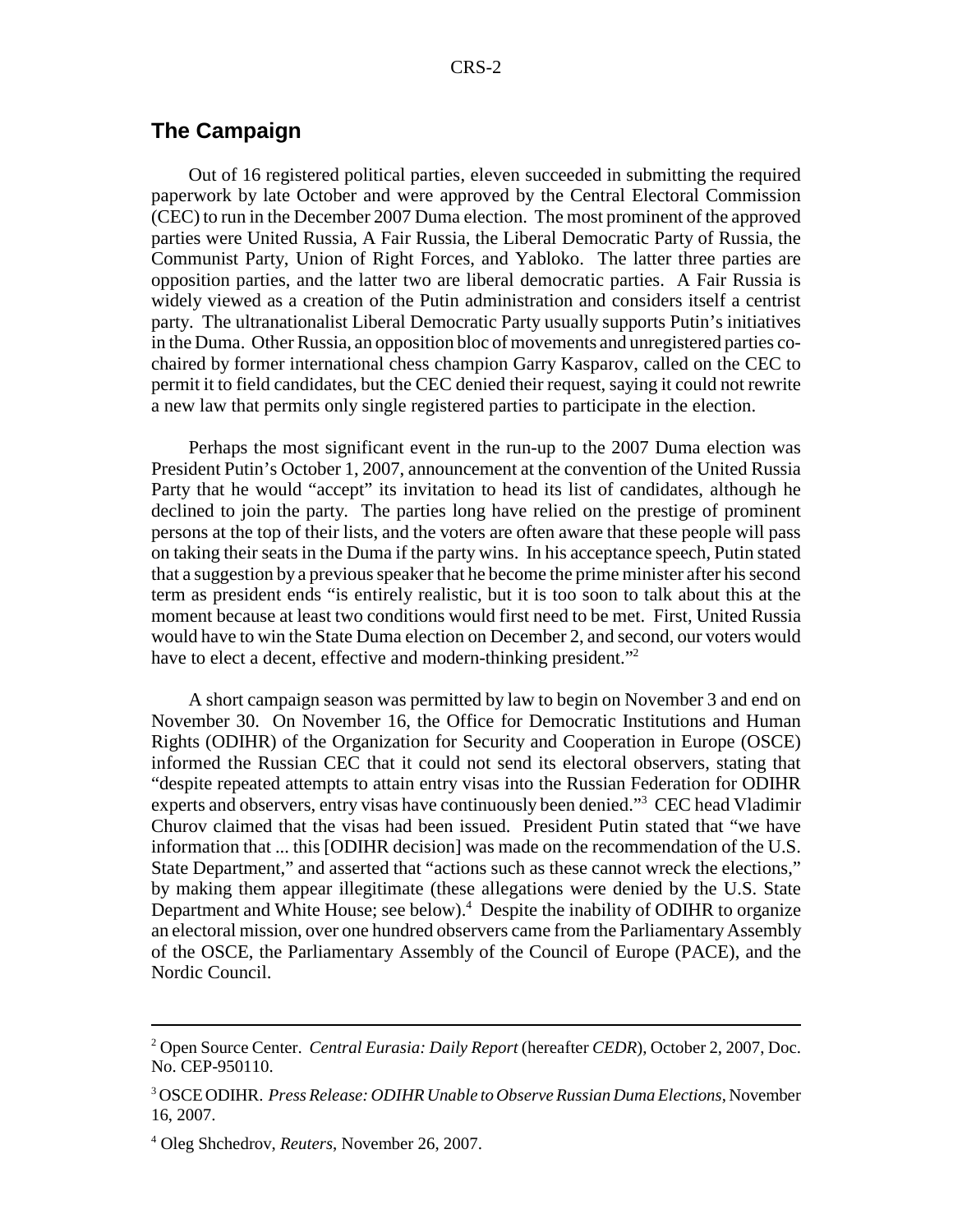United Russia declined to participate in any broadcast political debates, but on October 1 approved a platform that pledged to continue Putin's policy course.<sup>5</sup> All the parties were provided with some free television and print access, and on-air candidate debates at times appeared informative. The United Russia Party and the Putin administration-supported Nashi youth group stressed Russian nationalism and an anti-Western image, absorbing and amplifying the themes of the former Motherland Party (which was allegedly created and later abolished by the Putin administration). These themes appeared to at least partly reflect real fears by some part of the Putin administration that small domestic groups funded by "enemy" Western countries might try to launch democratic "color revolutions," like those that took place in Georgia in 2003 and Ukraine in 2004, to re-install the so-called oligarchs and divvy up Russia's oil and gas resources. A flyer attributed to Nashi called for rallies on December 3-6 to prevent the United States from using "traitors and thieves" such as Kasparov to launch a "color revolution." Some observers have warned that although United Russia might have gained some electoral support by using such themes, associated dangers include fueling ethnic and religious hate crimes and calls for a belligerent and isolationist foreign policy.<sup>6</sup>

Reflecting these themes, Putin explained in a major speech to his supporters on November 21 that he had agreed to head the United Russia party list in order to prevent the Duma from becoming "a collection of populists paralyzed by corruption and demagoguery," as in the past. He warned his supporters that Russia's stability and peace were still threatened by three groups, which he seemed to conflate: the supporters of Soviet-era politicians, the supporters of former Russian president Boris Yeltsin, and "those who scavenge outside foreign embassies, foreign diplomatic missions, [and] rely on support from foreign foundations and governments." These groups, he asserted, want "a weak and sick state," and a "disorganized and disoriented society ... in order to wheel and deal behind its back; in order to receive their piece of pie at our expense." He warned that some members of these groups are campaigning for seats in the Duma and staging demonstrations as taught by Western advisors in the hope of "restoring the oligarchs' regime based on corruption and lies."7

#### **Results and Assessments**

According to the final results reported by the CEC, four parties won enough votes to pass the 7% hurdle and win seats in the Duma (see Table 1). United Russia increased the number of seats over those it won in 2003, but the real effect may be minor, since many deputies in that Duma later aligned with United Russia, giving it the two-thirds majority needed to approve changes to the constitution. The losing parties altogether garnered about 8.28% of the vote. The relatively high turnout (63% of 107 million voters), compared to 2003 (56%), won plaudits for the CEC, although the main contribution appeared to be Putin's active role. Some regions vied to report high voter turnouts and numbers for United Russia, with the North Caucasus republics hailing improbable turnouts nearing 100% with correspondingly high percentages of votes for United Russia.

<sup>&</sup>lt;sup>5</sup> United Russia has termed the corpus of President Putin's annual speeches to the Federal Assembly the "Putin Plan" for Russia's development.

<sup>6</sup> Open Source Center. *Open Source Center Feature*, November 30, 2007.

<sup>7</sup> *CEDR*, November 21, 2007, Doc. No. CEP-950351.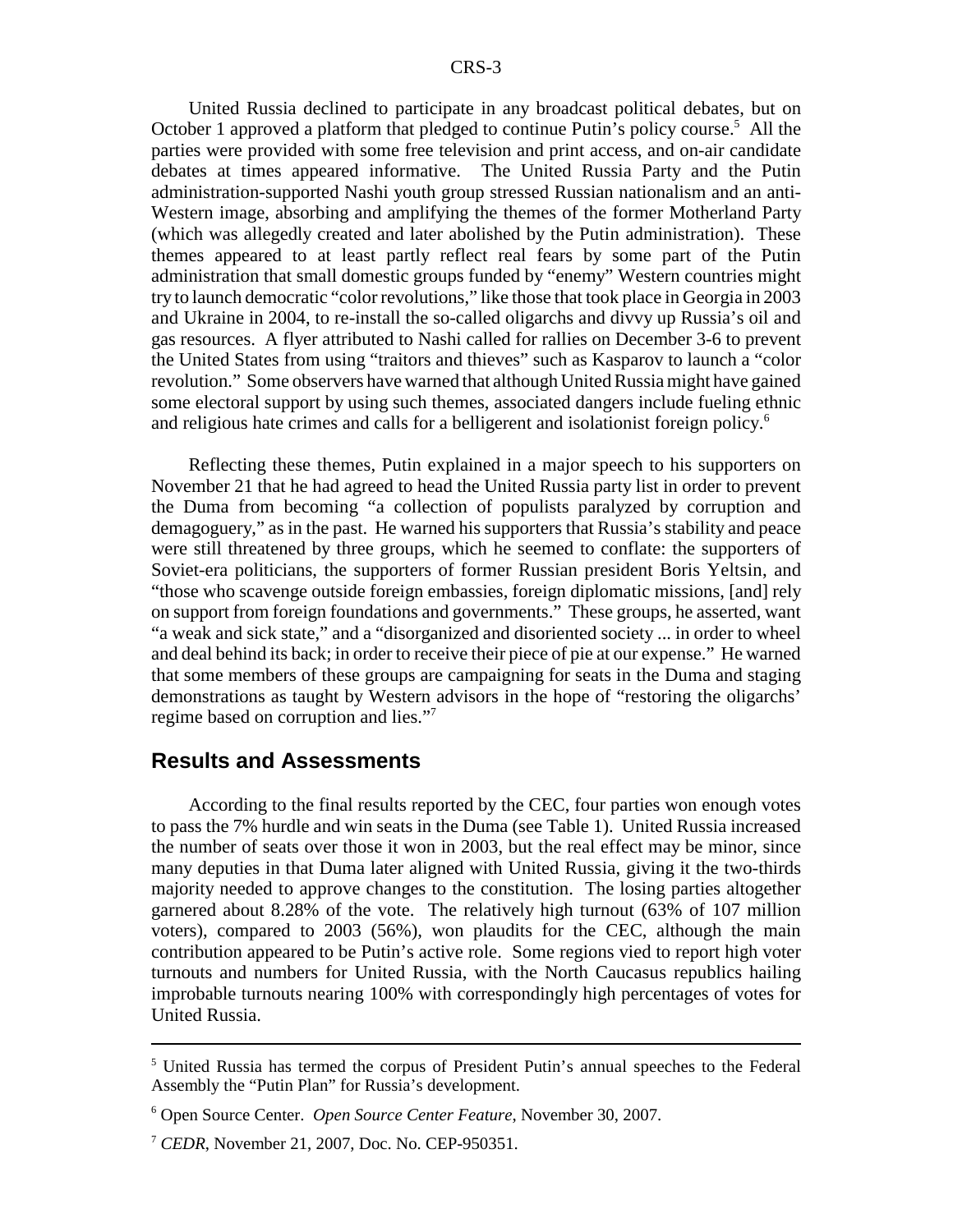Observers from the Russian nongovernmental organization Golos assessed the election as not free and fair. The observers from the Council of Europe, the OSCE, and the Nordic Council issued a press statement on December 3 that the election was more efficiently run than past races, but "there was not a level political playing field."<sup>8</sup> They criticized the placement of most governors, as well of the president, on the United Russia list as "an abuse of power," the use of government resources to support United Russia, and "widespread reports of harassment of opposition parties." The active role of the president, they stated, turned the

| Table 1: Parties that Won Seats in the State           |            |       |
|--------------------------------------------------------|------------|-------|
| Duma                                                   |            |       |
| Party                                                  | Percentage | Seats |
|                                                        | of Vote    |       |
| United Russia                                          | 64.3       | 315   |
| Communist                                              | 11.54      | 57    |
| RLDP                                                   | 8.14       | 40    |
| Fair Russia                                            | 7.74       | 38    |
| Total                                                  | 91.72      | 450   |
| <i>Note:</i> The other 7 parties running — Patriots of |            |       |
| Russia, Yabloko, Union of Right Forces, Demo-          |            |       |
| cratic Party, Civil Force, Agrarian, and Party of      |            |       |
| Social Justice $\equiv$ all received less than the 7%  |            |       |
| necessary to win seats.                                |            |       |
| Legend: RLDP: Russian Liberal Democratic Party.        |            |       |
| Source: Russian Central Electoral Commission,          |            |       |
| December 6, 2007 (preliminary results).                |            |       |
|                                                        |            |       |

election "into a referendum on the president." They stated that it was difficult for voters to make informed choices because "state-funded media failed in their public mandate to offer balanced and objective coverage." One Russian CEC official dismissed this assessment as reflecting only a small group of the observers and dictated "from overseas" (presumably from the United States). Observers from regional organizations Russia belongs to — the Commonwealth of Independent States and the Shanghai Cooperation Organization — assessed the election as democratic.

## **Implications for Russia and Putin**

The 2007 Duma election appears very similar to the previous 2003 election as a mandate on Putin's rule, according to many observers. In the 2007 election, however, Putin did not just endorse the United Russia Party but placed his name at the head of its list, and many observers viewed the election results as more a popular endorsement of Putin than an endorsement of United Russia. In this view, the voters were indicating that they wanted Putin to remain in a leadership position even after his presidential term ends.

On December 3, Putin announced that he would use his power as president to convene the new Duma within a few days, so that it could start working with the government. He argued that since more citizens than in past elections had turned out and voted for parties that ended up with legislative seats, this incoming Duma would be more legitimate (some critics suggested that by this definition, voting during the Soviet era for the sole communist party would have been the most perfect "legitimacy"). Putin also praised voters for rejecting "a destructive shift in the development of the country," presumably as had occurred in Ukraine and Georgia.<sup>9</sup> He lamented that "tired voters" would soon (March 2, 2008) be faced with a presidential election and suggested that the new Duma examine means of "spreading apart these two election campaigns in the future." Some observers interpreted this as a possible plan to delay the presidential race

<sup>8</sup> Council of Europe. *Press Release: Russian Duma Elections 'Not Held on a Level Playing Field', Say Parliamentary Observers*, No. 867, December 3, 2007.

<sup>9</sup> *CEDR*, December 3, 2007, Doc. No. CEP-950278.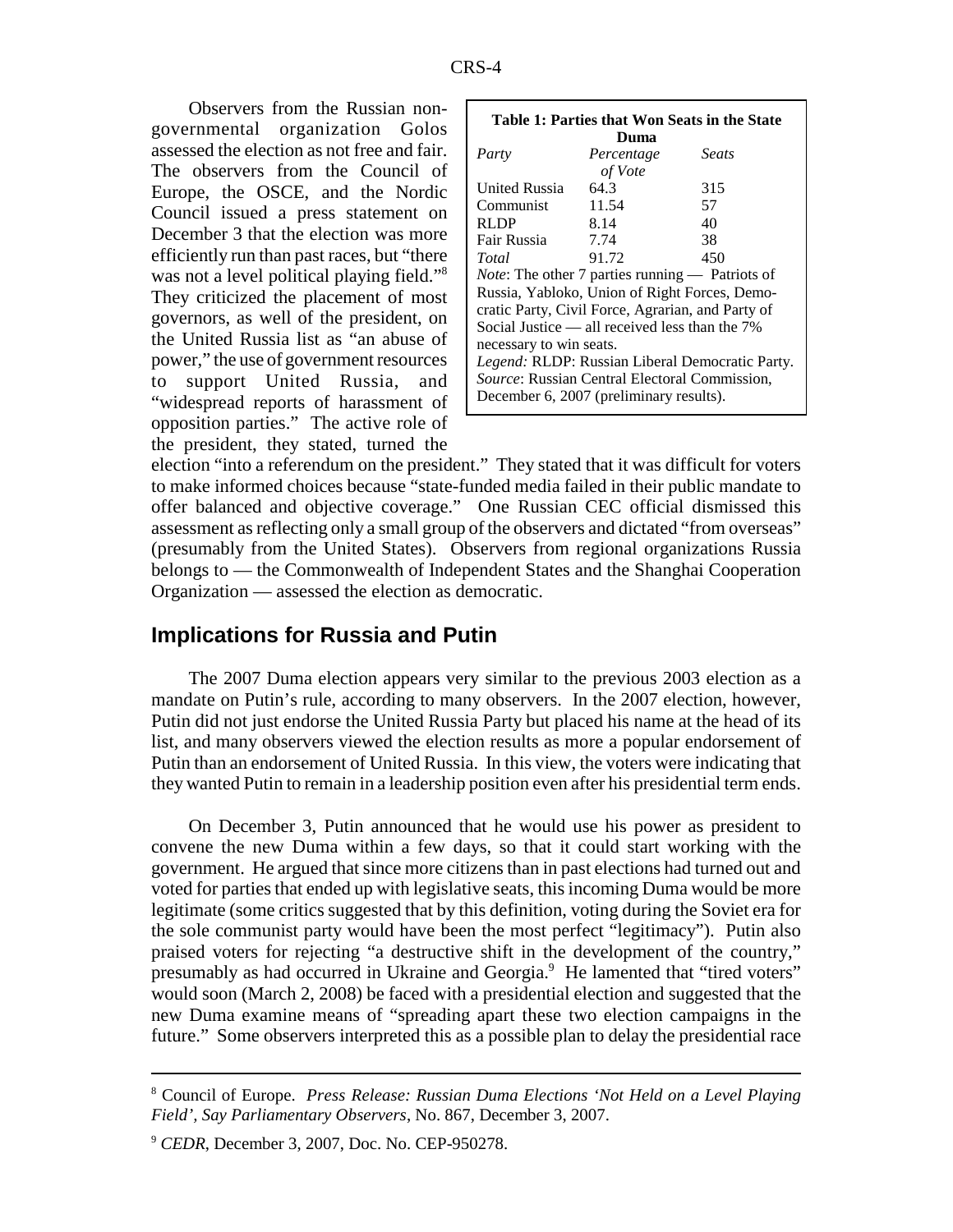and stretch out Putin's second term in office, as Uzbek President Islam Karimov did in 2002 to lengthen his term in office.<sup>10</sup>

Since United Russia strengthened its dominance of the Duma, the party leader and outgoing Duma Speaker, Boris Gryzlov, stressed on December 3 that the party would not fundamentally change its already nonpareil record in passing legislation to implement Putin's development plans and budgets. Similarly, Deputy Prime Minister Aleksandr Zhukov suggested that there would be few if any changes in the government. Although the Communist Party is now the sole opposition in the Duma, the dominance of United Russia over legislative offices and committees will permit the communists little leeway for influencing legislation. Also, the Communist Party in the last Duma appeared to play the role of a "constructive opposition" by seeking to work with United Russia on many legislative issues, including agreement on such foreign policy issues as sanctions against Georgia and condemnation of NATO enlargement and U.S. missile defense plans.

United Russia planned to hold a convention on December 17 to choose its candidate for president. This "choice" is likely to be Putin's preferred successor, according to many observers. There is speculation that the candidate could be first deputy prime ministers Dmitriy Medvedev or Sergey Ivanov, or sitting Prime Minister Viktor Zubkov. According to one scenario, such an official would be elected in March 2008 and serve as a "placeholder" president, and might resign after a short period in office, permitting Putin to constitutionally run in a presidential by-election. Under a different scenario, the constitution would be amended to give the legislature the power to appoint the president, and it would duly select Putin. According to some indicators, intra-elite conflicts are increasing as pro-Putin groups maneuver to protect their interests in the run-up to the supposed Putin succession. One security chief in October 2007 warned that these conflicts threatened Russia's stability.<sup>11</sup>

Most opposition party leaders criticized the election as marking the further whittling away of democratic freedoms. Putin's former economic advisor, Andrey Illarionov, now in opposition, denounced the newly elected Duma as illegitimate and predicted on December 3 that Putin will have to stay in office to violently suppress rising dissension against the authoritarian political system. A co-leader of the Union of Right Forces, Boris Nadezhdin, asserted on December 2 that Putin was planning to use United Russia to rule, similar to single-party rule during the Soviet era. Another Union of Right Forces coleader, Boris Nemtsov, called for opposition parties and groups to join in backing a single presidential candidate to run against the Kremlin's candidate.<sup>12</sup> Under the law, parties that gained only 2-4% or less of the vote face heavy financial penalties that threaten their existence, including losing their state subsidies, forfeiting their relatively large election deposits, and paying for the "free" airtime they had been alloted. The result could be a political system with fewer parties and choices for voters, according to some observers.

<sup>10</sup> *CEDR*, December 3, 2007, Doc. No. CEP-950266.

<sup>&</sup>lt;sup>11</sup> *CEDR*, October 25, 2007, Doc. No. CEP-379002.

<sup>&</sup>lt;sup>12</sup> *CEDR*, December 3, 2007, Doc. No. CEP-950271; Doc. No. CEP-950188; Robert Coalson, *RFE/RL News Analysis*, December 3, 2007.